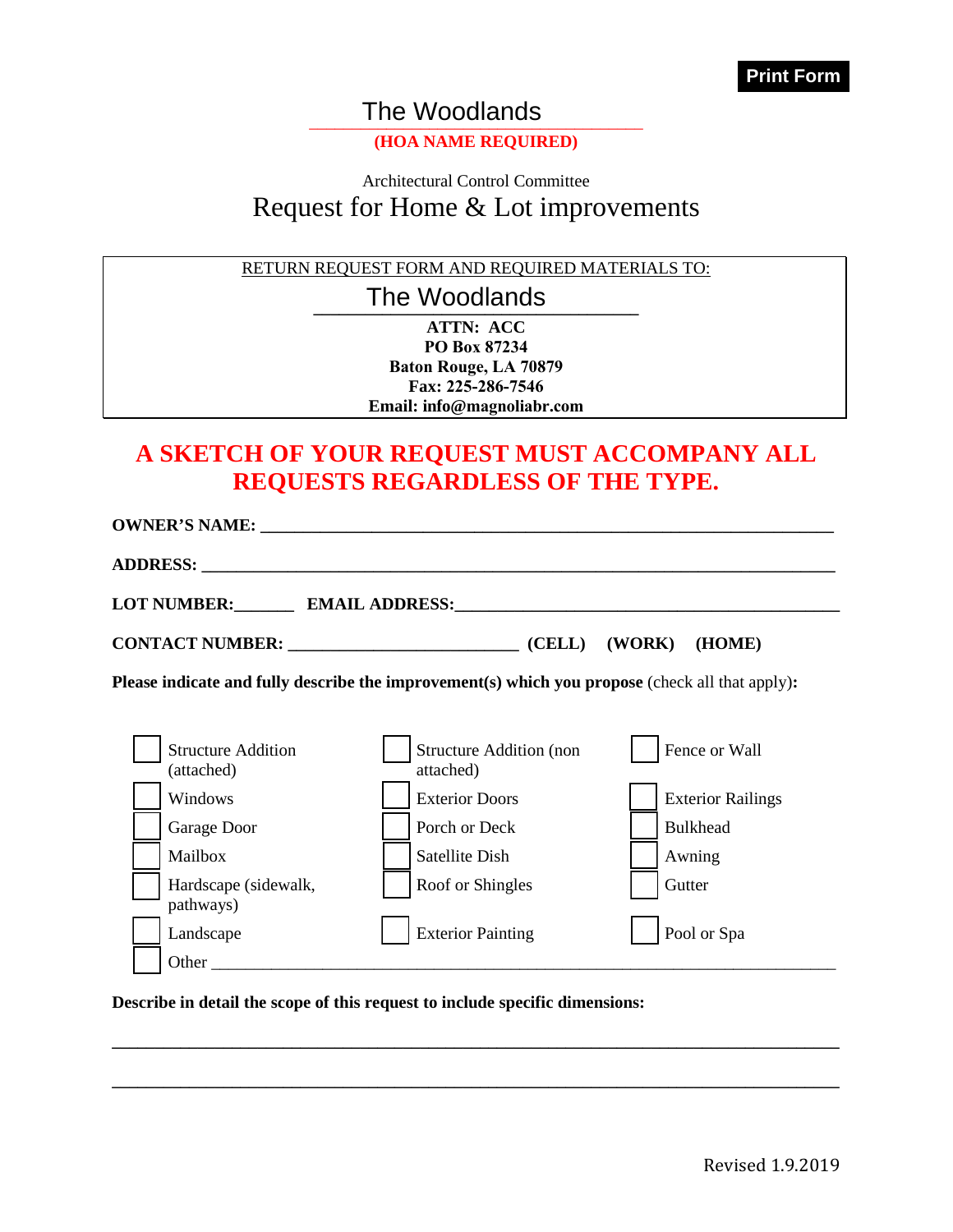# A SKETCH OF YOUR REQUEST MUST ACCOMPANY ALL REQUESTS REGARDLESS OF THE TYPE.

Attach a drawing showing location of improvement(s) which you propose, backyard, side-yard, etc. Be specific, showing to scale the property line, building set back lines, easements, fences, sidewalks, patios, pools, and neighboring lots and/or streets.

Please provide a description of materials and identify the specific colors you will use with manufacturer numbers, even if it is the same that exists now. Include specific measurements of materials. For Example: Fence Board: Slats 1" x 4" x 6"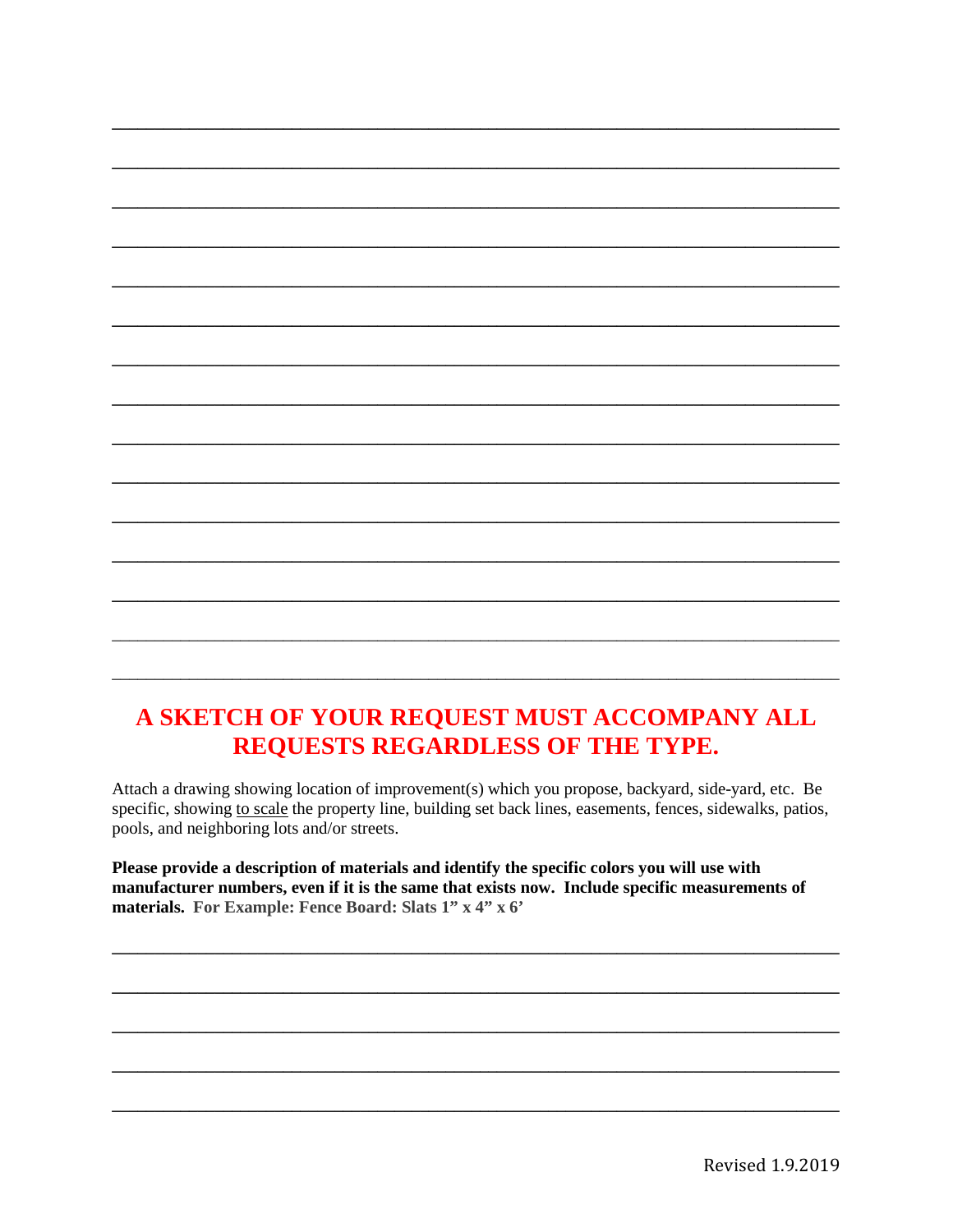If you are painting or staining, you MUST include paint/stain sample and brand/manufacturer. Please give particular consideration to the color of the brick when making your paint selection.

| Shutter Color:                     |                                                                                                      |
|------------------------------------|------------------------------------------------------------------------------------------------------|
|                                    |                                                                                                      |
| Shingle Type:                      |                                                                                                      |
|                                    |                                                                                                      |
| Who will work on this improvement? |                                                                                                      |
| Homeowner<br>Contractor            |                                                                                                      |
|                                    |                                                                                                      |
|                                    | Expected Start Date: _______________________Expected Completion Date: ______________________________ |
|                                    |                                                                                                      |

# A SKETCH OF YOUR REQUEST MUST ACCOMPANY ALL REQUESTS REGARDLESS OF THE TYPE.

I (we), the applicant(s) herein, certify and represent as follows: